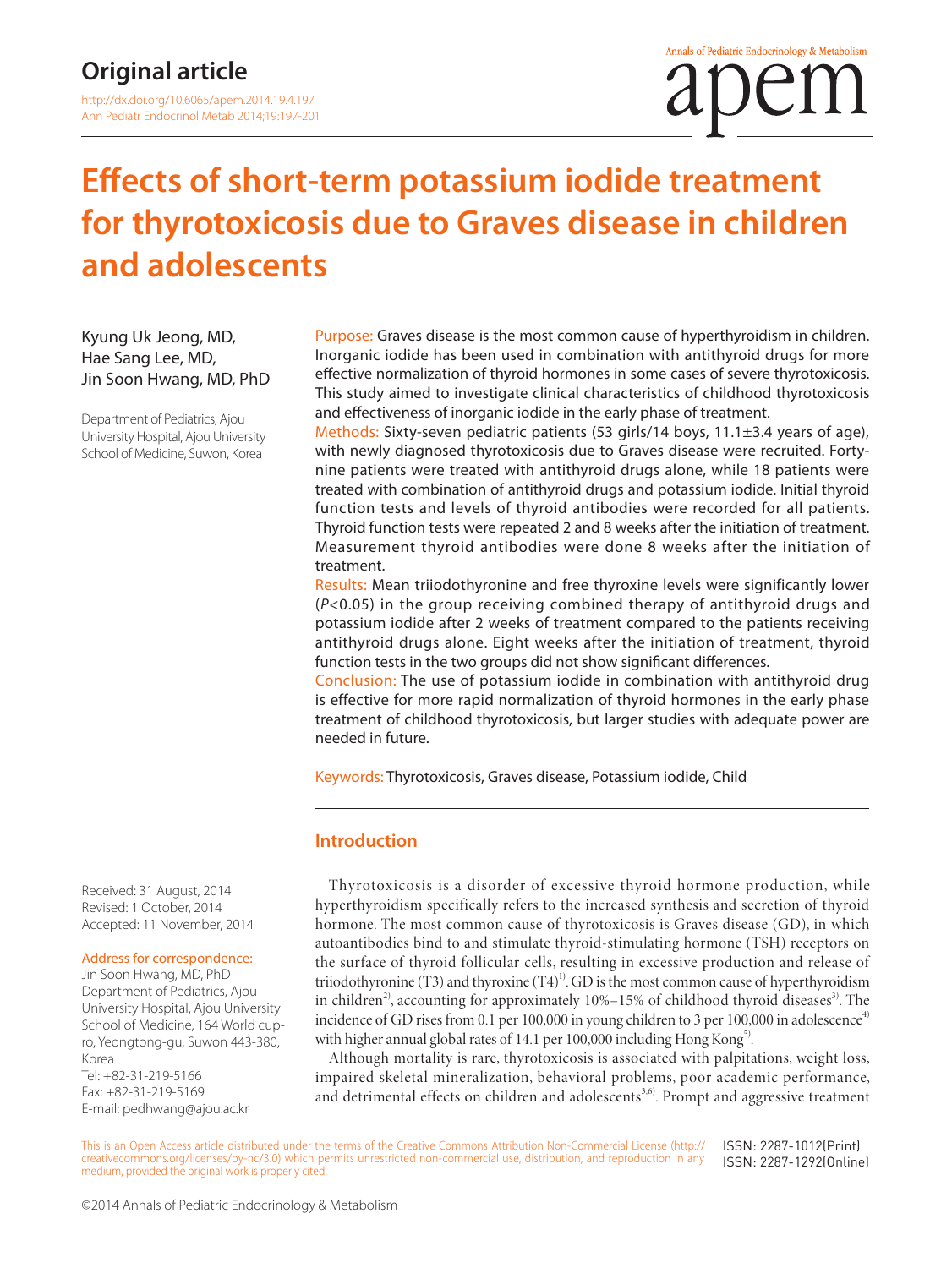## adem

of hyperthyroidism is essential to avoid these associated mortality and morbidity. Antithyroid drugs (ATD), surgical resection, and radioactive iodine therapy are three major treatment options for Graves hyperthyroidism. Although most pediatric endocrinologists agree that ATDs should be the first line of treatment in children, the optimal treatment for hyperthyroidism remains controversial<sup>7)</sup>.

Inorganic iodide has been used in combination with ATDs to achieve rapid normalization of thyroid hormone levels in severe thyrotoxicosis or as a pretreatment before urgent thyroidectomy<sup>8)</sup>. While previous studies have not shown treatment effectiveness using combined ATDs and potassium iodide (KI) to be superior to ATDs alone<sup>9,10</sup>, some recent studies reported improved short-term control of Graves hyperthyroidism in adults with combined methimazole (MMI) and KI treatment<sup>11)</sup>. The purpose of the present study was to investigate clinical characteristics of childhood thyrotoxicosis and effectiveness of KI as an early phase treatment.

## **Materials and methods**

#### 1. Subjects

Sixty-seven pediatric patients with newly diagnosed thyrotoxicosis due to GD were recruited at Department of Pediatrics, Ajou University Hospital from January 2003 to December 2012. GD was diagnosed based on clinical symptoms and confirmed using elevated levels of serum free T4 and T3, suppressed TSH levels, and positive TSH receptor-stimulating antibodies. Patients with toxic adenoma, multinodular goiter or autoimmune thyroiditis were excluded.

#### 2. Methods

January 2003 to December 2012 charts belonging to patients under 17 years of age (n=67) were retrospectively reviewed. All patients were initially given ATDs, propylthiouracil (PTU), at a dose of 5–10 mg/kg/day in 55 patients (82%) and MMI, at a

dose of 0.3–0.8 mg/kg/day in 12 patients (18%). Among the 67 patients, 49 patients (73%), who were diagnosed as GD between January 2003 and June 2009, were treated with ATD alone while 18 patients (27%), who were diagnosed between July 2009 and December 2012, were treated with combination of ATD and KI. The categorization of the two groups was performed on the basis of the period, since the policy of combination treatment of ATD and KI for childhood thyrotoxicosis was implemented from July 2009 in our center. Lugol's solution, a saturated solution of KI, was administered three times daily, 0.25 mL (25 mg of KI) at a time, in combination with ATD during the first three days of treatment. There were no differences between the groups with respect to the doses of ATDs administered.

Initial levels of serum free T4, T3, TSH, and thyroid antibodies (antimicrosomal antibody, antithyroglobulin antibody and TSH receptor-stimulating antibody) were recorded for all included patients. To evaluate the effectiveness of initial treatment, thyroid function tests (TFTs) were repeated two weeks after the initiation of ATDs while TFTs and measurement of thyroid antibodies were done eight weeks later. The reference ranges for free T4, T3, and TSH were 0.64–1.72 ng/dL, 76–190 ng/dL, and 0.15–5.00 μIU/mL, respectively. The reference ranges for antimicrosomal antibody, antithyroglobulin antibody, and TSH receptor-stimulating antibody were 0–60 U/ml, 0–60 U/mL, and 0–1.5 IU/L. Serum free T4, T3, and TSH concentrations were measured by radioimmunoassay methods (Auto RIA/SR300, Startec Biomedical AG, Birkenfeld, Germany). Antimicrosomal antibody and antithyroglobulin antibody were measured by immunoradiometric assays (Packard Cobra II Gamma Counter, Perkin Elmer Life Sciences, Courtaboeuf, France).

Information was obtained regarding age at identification, gender, clinical symptoms and signs, family history of thyroid diseases, heights, weights and body mass index (BMI).

#### 3. Statistics

The levels of serum free T4, T3, TSH and thyroid antibodies among the patients treated with ATD alone and those

| Table 1. Characteristics in 67 children and adolescents at onset of thyrotoxicosis |  |  |  |  |  |
|------------------------------------------------------------------------------------|--|--|--|--|--|
|------------------------------------------------------------------------------------|--|--|--|--|--|

| Characteristic                         | Total $(n=67)$    | $ATD(n=49)$       | $ATD+KI$ (n=18)   | $P$ -value |
|----------------------------------------|-------------------|-------------------|-------------------|------------|
| Girls                                  | 53                | 39                | 14                |            |
| <b>Boys</b>                            | 14                | 10                | $\overline{4}$    |            |
| Girls:boys                             | 3.7:1             | 3.9:1             | 3.5:1             |            |
| Age at diagnosis (yr)                  | $11.1 \pm 3.4$    | $11.1 \pm 3.5$    | $11.2 \pm 3.2$    | 0.944      |
| Family history of thyroid diseases (%) | 47.7              | 48.9              | 44.4              | 0.690      |
| Weight (kg)                            | $40.2 \pm 13.9$   | 39.9±14.1         | $41.2 \pm 13.9$   | 0.736      |
| Height (cm)                            | 146.9±21.6        | $146.4 \pm 22.3$  | 148.6±20.2        | 0.707      |
| Body mass index (kg/m <sup>2</sup> )   | $17.7 \pm 2.6$    | $17.7 \pm 2.6$    | $17.9 \pm 2.7$    | 0.783      |
| Initial thyroid function test          |                   |                   |                   |            |
| Free T4 (ng/dL)                        | $3.89 \pm 1.27$   | $3.74 \pm 1.21$   | $4.32 \pm 1.35$   | 0.101      |
| $T3$ (ng/dL)                           | 439±247           | $415 \pm 195$     | $503 \pm 351$     | 0.200      |
| TSH (µIU/mL)                           | $0.042 \pm 0.043$ | $0.038 \pm 0.042$ | $0.051 \pm 0.045$ | 0.310      |

Values are presented as mean±standard deviation unless otherwise indicated.

ATD, antithyroid drug; KI, potassium iodide; T4, thyroxine; T3, triiodothyronine; TSH, thyroid-stimulating hormone.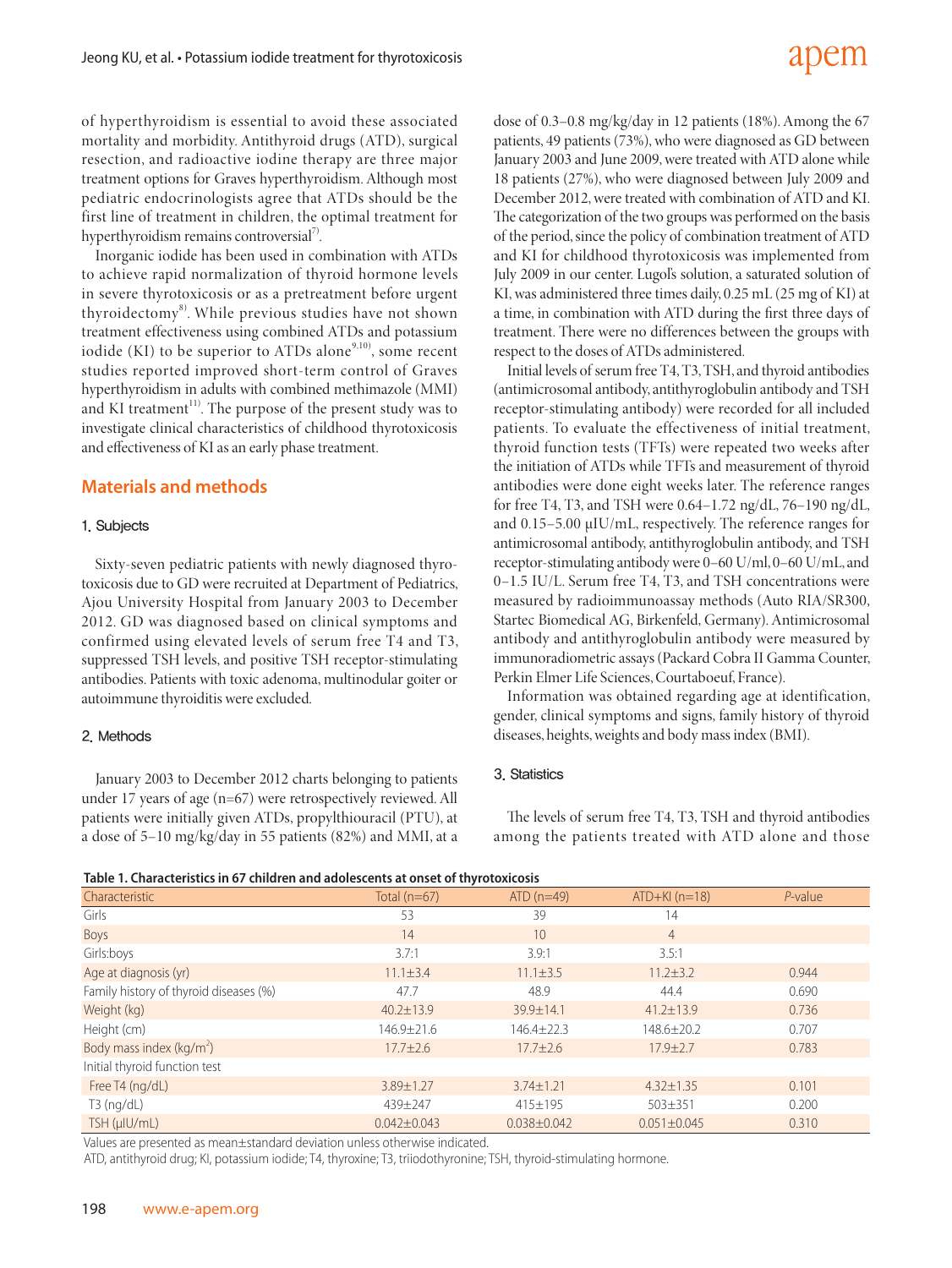treated with combination of ATD and Lugol's solution, were compared using independent *T*-test. The data were expressed as mean±standard deviation and a *P*-value of less than 0.05 was considered significant.

## **Results**

Of the 67 children, 53 were girls (79%) while 14 (21%) were boys. The average age at onset was 11.1±3.4 years. A positive family history was obtained in 32 patients (47.7%). A first-degree relative was involved in 20 patients (30%): 4 simple goiter, 11 hyperthyroidism, 3 hypothyroidism, 1 thyroiditis, and 1 thyroid cancer. The mean body weight and height were 40.2±13.9 kg and 146.9±21.6 cm, respectively (Table 1).

Sixty children (89.6%) presented with goiter while ophthalmopathy was found in 34 children (50.7%) (Table 2). All patients had increased serum free T4 (mean, 3.89 ng/dL; range, 1.23–7.98 ng/dL), T3 (mean, 439 ng/dL; range 108–1748 ng/dL) and suppressed TSH levels (mean, 0.04 μIU/mL; range, 0.01–0.19 μIU/mL) at initial diagnosis.

All patients (n=67) received ATDs (either PTU or MMI) while 18 patients (27%) were treated with a combination of ATD and KI. The levels of thyroid antibodies at initial presentation

**Table 2. Presenting features of children and adolescents with thyrotoxicosis**

| Symptoms and signs | No. of patients (%) |  |  |
|--------------------|---------------------|--|--|
| Goiter             | 60 (89.6)           |  |  |
| Exophthalmos       | 34 (50.7)           |  |  |
| Weight loss        | 30 (44.8)           |  |  |
| Tachycardia        | 30(44.8)            |  |  |
| Palpitation        | 28 (41.8)           |  |  |
| Sweating           | 25(37.3)            |  |  |
| Hypertension       | 24 (35.8)           |  |  |
| Fatique            | 22(32.8)            |  |  |
| Heat intolerance   | 19 (28.4)           |  |  |
| Diarrhea           | 16(23.9)            |  |  |
| Fever              | 5(7.5)              |  |  |
| Dyspnea            | 3(4.5)              |  |  |

and eight weeks later demonstrated no significant differences between groups (Table 3). No significant differences were found between serum levels of free T4, T3, and TSH at initial diagnosis, but mean free T4 values were significantly lower (*P*<0.05) in the group receiving combined therapy of ATD+KI, after two weeks of treatment (Fig. 1A). Similarly, serum T3 levels rapidly decreased after two weeks of treatment and mean levels were significantly lower (*P*<0.05) in the group receiving combined therapy compared with those of the patients receiving ATD alone (Fig. 1B). Serum TSH levels after two weeks of treatment showed no significant differences between two groups (Fig. 1C). Serum levels of free T4, T3, and TSH showed no significant differences between two groups after eight weeks of treatment. No treatment-related adverse effects such as hypothyroidism were observed in both groups.

### **Discussion**

The current study assessed clinical characteristics of 67 pediatric patients diagnosed with thyrotoxicosis due to GD. Additionally, ATD monotherapy was compared with combined treatment of ATD and KI in terms of rapid normalization of thyroid hormones during the early phase. Most patients were female with an average age at presentation of 11.1 years,

**Table 3. Serum levels of thyroid antibodies at onset and after 8 weeks of treatment**

|                                    | ATD alone                         | $ATD+KI$                | P-value |  |  |
|------------------------------------|-----------------------------------|-------------------------|---------|--|--|
| At onset                           |                                   |                         |         |  |  |
| Antimicrosomal Ab (U/mL)           |                                   | 2,280±2,117 1,964±1,769 | 0.575   |  |  |
| Antithyroglobulin Ab (U/mL)        | 683±1600                          | $627 + 925$             | 0.889   |  |  |
| TSH receptor-stimulating Ab (IU/L) | $70 + 85$                         | $80 + 94$               | 0.677   |  |  |
| After 8 weeks of treatment         |                                   |                         |         |  |  |
| Antimicrosomal Ab (U/mL)           | $2,355\pm2,130$ 1,540 $\pm$ 1,651 |                         | 0.150   |  |  |
| Antithyroglobulin Ab (U/mL)        | 590+998                           | $566+978$               | 0.930   |  |  |
| TSH receptor-stimulating Ab (IU/L) | $59 + 78$                         | $46+42$                 | 0,510   |  |  |

Values are presented as mean±standard deviation.

ATD, antithyroid drug; KI, potassium iodide; Ab, antibody; TSH, thyroid-stimulating hormone.



Fig. 1. Serial changes in serum free T4 (A), T3 (B), and TSH (C) in two groups. Open column indicates ATD alone group and shaded column indicates ATD+KI group. Significantly different at *P*<0.05 (\*) between groups receiving ATD alone and those receiving combined therapy. T3, triiodothyronine; T4, thyroxine; TSH, thyroid-stimulating hormone; ATD, antithyroid drug; KI, potassium iodide.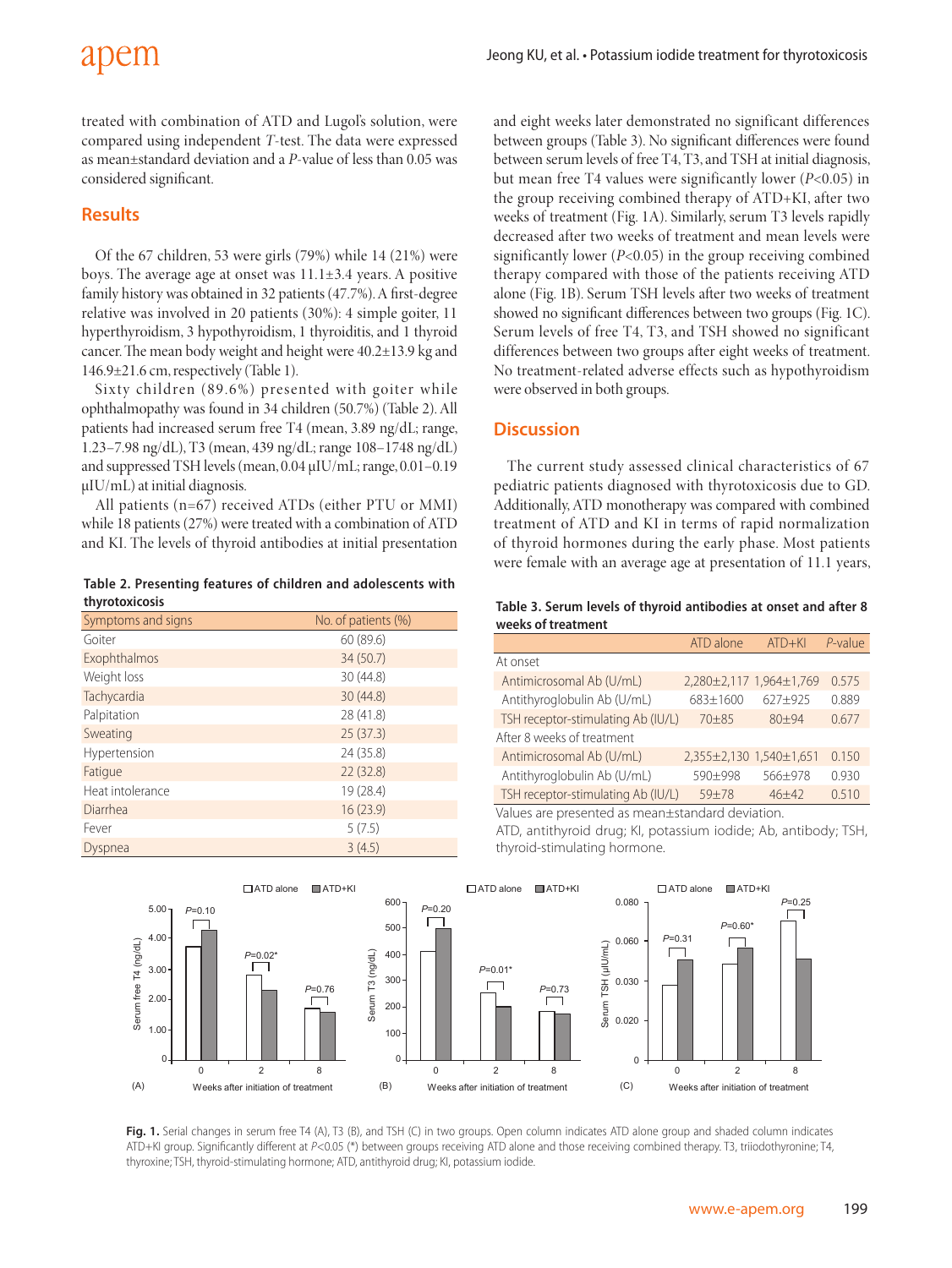which was comparable to other studies $12$ . The common clinical features observed in the patients at initial diagnosis were goiter (89.6%), exophthalmos (50.7%), weight loss (44.8%), tachycardia (44.8%), and palpitation (41.8%), which were similar to those noted in adults<sup>1)</sup>. Although assessments of personality change or abnormal behavior were not included in our study, previous studies have reported behavioral problems such as lack of concentration, delayed advancement in school, perversity and enuresis<sup>13)</sup>, as presenting features of thyrotoxicosis in children. When combined ATD and KI treatment was compared with ATD monotherapy, we clearly observed more effective reduction of free T4 and T3 by combined therapy than ATD monotherapy after 2 weeks of treatment. However, there was no significant difference in the serum free T4 and T3 values between two groups after 8 weeks of treatment. A previous study described that the beneficial effect of KI in hyperthyroidism was only temporary<sup>14)</sup>. Moreover, another study reported that KI treatment alone in GD produced only short term control of severe symptoms in hyperthyroidism and that its use hindered the efficacy of following treatment with ATD<sup>15)</sup>. In a recent Italian study, the combination of ATD with KI was not superior to ATD alone in the normalization of serum thyroid hormone concentrations. On the other hand, serum T3 levels as well as heart rates were more rapidly reduced when sodium ipodate was added to ATD<sup>10)</sup>. A more recent study showed that combined treatment with ATD and KI enhanced the short-term control of Graves hyperthyroidism in adults<sup>11)</sup>, but there have been few reports describing the effect of combination therapy of ATD with KI in childhood thyrotoxicosis.

A decreased secretion of thyroid hormones by inorganic iodine could have been brought about in several ways including an inhibition of thyroid hormone synthesis, a decrease in the fractional rate of hormone release, or both. The inhibition of organic binding of iodide in the thyroid gland by administration of a large amount of nonradioactive iodide, resulting in the reduction of thyroid hormone synthesis, is termed as the Wolff-Chaikoff effect (WCE). This effect can occur in patients with thyrotoxicosis<sup>16)</sup>. Inorganic iodide is absorbed rapidly into the circulation and by the thyroid. In larger amounts, it immediately blocks further uptake of iodide by several means, particularly by saturating the iodide transport mechanisms of the thyroid, and by inhibiting the intrathyroidal organification of iodide. Although the exact mechanism of WCE remains speculative, elevated intrathyroidal iodide concentrations apparently induce decreased availability of hydrogen peroxide for iodination reactions<sup>17)</sup>. Even if a decrease in synthesis occurs during iodide administration, several lines of evidence indicate that the major effect of iodide is to inhibit the release of thyroid hormones<sup>18)</sup>. At the present time, iodide is primarily used in conjugation with ATDs to prepare patients for thyroidectomy<sup>19)</sup>, rather than the use of iodide alone as definitive therapy for thyrotoxicosis.

In this study, more rapid reduction of thyroid hormones by combination therapy with ATDs and KI than with ATD monotherapy was observed in children and adolescents diagnosed as thyrotoxicosis due to GD. Although it is well

known that use of KI as monotherapy may result in escape from control of thyrotoxicosis<sup>20)</sup>, our study shows that this does not occur when KI is administered simultaneously with ATDs. We did not observe a reduction in the efficacy of ATDs by KI.

The study limitations include the retrospective use of clinical data, the relatively small number of patients and the use data at one institution. However, this is the first report on the effect of combination treatment of inorganic iodide and ATD in childhood thyrotoxicosis, and we expect that double-blinded randomized controlled studies would provide more compelling outcome in future.

In conclusion, more rapid normalization of thyroid hormones was achieved in the group with combined treatment of ATD and Lugol's solution, than the group treated with ATD alone in our 10-year retrospective study. Although no statistical difference was found between the two groups in later followup evaluations, we suggest that the use of Lugol's solution in combination with ATD during the initial phase of treatment is beneficial in alleviating the symptoms and signs by more effective normalization of thyroid hormones in childhood thyrotoxicosis. A larger study with adequate power should be undertaken to examine the effect of Lugol's solution in childhood thyrotoxicosis.

#### **Conflict of interest**

No potential conflict of interest relevant to this article was reported.

#### **References**

- 1. Franklyn JA, Boelaert K. Thyrotoxicosis. Lancet 2012;379:1155-66.
- 2. Rivkees SA. Pediatric Graves' disease: controversies in management. Horm Res Paediatr 2010;74:305-11.
- 3. Zimmerman D, Lteif AN. Thyrotoxicosis in children. Endocrinol Metab Clin North Am 1998;27:109-26.
- 4. Lavard L, Ranlov I, Perrild H, Andersen O, Jacobsen BB. Incidence of juvenile thyrotoxicosis in Denmark, 1982- 1988. A nationwide study. Eur J Endocrinol 1994;130:565- 8.
- 5. Wong GW, Cheng PS. Increasing incidence of childhood Graves' disease in Hong Kong: a follow-up study. Clin Endocrinol (Oxf) 2001;54:547-50.
- 6. Fisher DA. Graves' disease in children. Curr Ther Endocrinol Metab 1994;5:71-4.
- 7. Vanderpump MP, Ahlquist JA, Franklyn JA, Clayton RN. Consensus statement for good practice and audit measures in the management of hypothyroidism and hyperthyroidism. The Research Unit of the Royal College of Physicians of London, the Endocrinology and Diabetes Committee of the Royal College of Physicians of London, and the Society for Endocrinology. BMJ 1996;313:539-44.
- Nayak B, Burman K. Thyrotoxicosis and thyroid storm. Endocrinol Metab Clin North Am 2006;35:663-86.